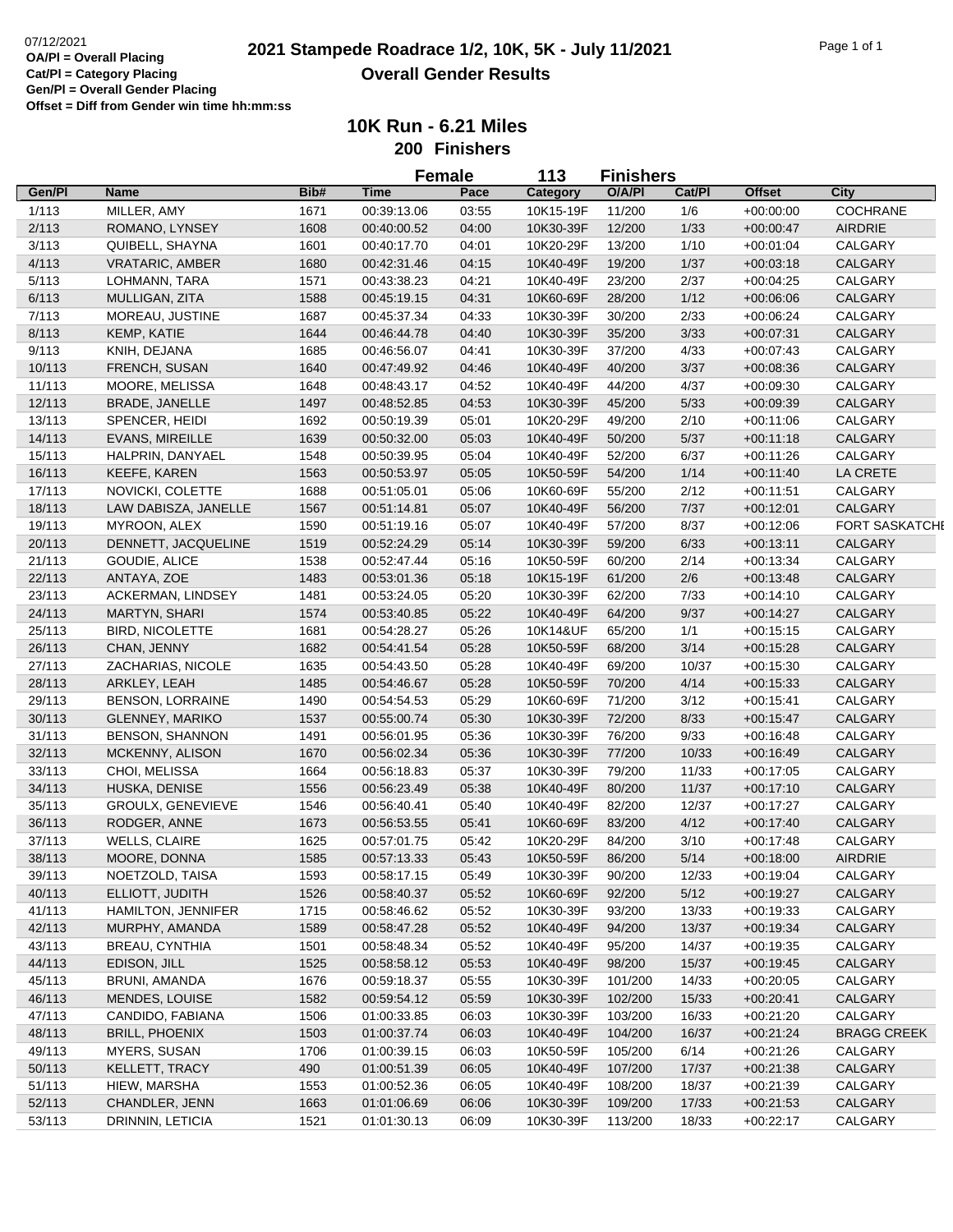|         |                               |      |             | <b>Female</b> | 113       | <b>Finishers</b> |        |               |                  |
|---------|-------------------------------|------|-------------|---------------|-----------|------------------|--------|---------------|------------------|
| Gen/Pl  | Name                          | Bib# | <b>Time</b> | Pace          | Category  | O/A/PI           | Cat/Pl | <b>Offset</b> | <b>City</b>      |
| 54/113  | GRIGOROVA-ALEXANDROVA, YANA5  |      | 01:01:36.74 | 06:09         | 10K20-29F | 114/200          | 4/10   | $+00:22:23$   | CALGARY          |
| 55/113  | ORIOLD, JACKIE                | 1689 | 01:01:50.57 | 06:11         | 10K30-39F | 117/200          | 19/33  | $+00:22:37$   | <b>CALGARY</b>   |
| 56/113  | LIEN, CRYSTAL                 | 1569 | 01:02:16.64 | 06:13         | 10K40-49F | 119/200          | 19/37  | $+00:23:03$   | CALGARY          |
| 57/113  | GRIGOROVA-ALEXANDROVA, MAG44  |      | 01:03:24.65 | 06:20         | 10K15-19F | 123/200          | $3/6$  | $+00:24:11$   | <b>CALGARY</b>   |
| 58/113  | KOPP, AMY                     | 1686 | 01:03:38.99 | 06:21         | 10K20-29F | 125/200          | 5/10   | $+00:24:25$   | CALGARY          |
| 59/113  | MORAES, ALINE                 | 1586 | 01:03:47.89 | 06:22         | 10K40-49F | 126/200          | 20/37  | $+00:24:34$   | <b>COCHRANE</b>  |
| 60/113  | CLAUSER, ANNA                 | 1509 | 01:04:27.38 | 06:26         | 10K50-59F | 127/200          | 7/14   | $+00:25:14$   | CALGARY          |
| 61/113  | YUMOL, FLEUR                  | 1633 | 01:04:43.98 | 06:28         | 10K40-49F | 128/200          | 21/37  | $+00:25:30$   | CALGARY          |
| 62/113  | RANDHAWA, HARMAN              | 1653 | 01:04:45.56 | 06:28         | 10K30-39F | 129/200          | 20/33  | $+00:25:32$   | CALGARY          |
| 63/113  | PENEAU, CLOE                  | 1596 | 01:04:49.39 | 06:28         | 10K20-29F | 130/200          | 6/10   | $+00:25:36$   | CALGARY          |
| 64/113  | <b>WELLER, LINDSAY</b>        | 1624 | 01:05:06.09 | 06:30         | 10K15-19F | 132/200          | 4/6    | $+00:25:53$   | CALGARY          |
| 65/113  | <b>BRAULT, JADELYN</b>        | 1500 | 01:05:27.30 | 06:32         | 10K15-19F | 134/200          | 5/6    | $+00:26:14$   | CALGARY          |
| 66/113  | ROUSELL, ALLISON              | 1674 | 01:06:02.63 | 06:36         | 10K40-49F | 135/200          | 22/37  | $+00:26:49$   | CALGARY          |
| 67/113  | HOSKER, TAWNY                 | 1554 | 01:06:03.09 | 06:36         | 10K20-29F | 136/200          | 7/10   | $+00:26:50$   | <b>CALGARY</b>   |
| 68/113  | MCKENDRICK, KYLIE             | 1698 | 01:06:16.36 | 06:37         | 10K40-49F | 137/200          | 23/37  | $+00:27:03$   | CANMORE          |
| 69/113  | <b>WRIGHT, SHIRLEY</b>        | 1631 | 01:07:23.02 | 06:44         | 10K50-59F | 141/200          | 8/14   | $+00:28:09$   | CALGARY          |
| 70/113  | BARGE, MEGAN                  | 1488 | 01:07:24.71 | 06:44         | 10K15-19F | 142/200          | 6/6    | $+00:28:11$   | CALGARY          |
| 71/113  | JAREMCO, ELOISA               | 1559 | 01:07:36.34 | 06:45         | 10K40-49F | 143/200          | 24/37  | $+00:28:23$   | CALGARY          |
| 72/113  | ROSS, ROXANNE                 | 1609 | 01:07:41.03 | 06:46         | 10K50-59F | 144/200          | 9/14   | $+00:28:27$   | <b>BROOKS</b>    |
| 73/113  | COWEN, TRACEY                 | 1515 | 01:08:38.84 | 06:51         | 10K50-59F | 145/200          | 10/14  | $+00:29:25$   | REDWOOD MEAD     |
| 74/113  | DUBE, STACEY                  | 1523 | 01:08:43.94 | 06:52         | 10K30-39F | 147/200          | 21/33  | $+00:29:30$   | <b>OLDS</b>      |
| 75/113  | MALIBERT, GAELLE              | 1572 | 01:08:53.54 | 06:53         | 10K30-39F | 148/200          | 22/33  | $+00:29:40$   | <b>CALGARY</b>   |
| 76/113  | NG, VIVIEN                    | 1652 | 01:08:55.11 | 06:53         | 10K30-39F | 149/200          | 23/33  | $+00:29:42$   | <b>EDMONTON</b>  |
| 77/113  | WAITE, ERIN                   | 1622 | 01:09:03.73 | 06:54         | 10K60-69F | 150/200          | 6/12   |               | CALGARY          |
| 78/113  | HENDRIKSEN, NATALIA           | 1552 | 01:09:35.39 | 06:57         | 10K40-49F | 151/200          | 25/37  | $+00.29.50$   | CALGARY          |
| 79/113  | <b>BHURA, REESHMA</b>         | 1494 | 01:10:14.16 | 07:01         | 10K40-49F | 155/200          | 26/37  | $+00:30:22$   | CALGARY          |
| 80/113  | GRIGOROVA-ALEXANDROVA, DIANAS |      |             | 07:06         | 10K40-49F | 157/200          | 27/37  | $+00:31:01$   | CALGARY          |
|         |                               |      | 01:11:05.55 |               |           |                  |        | $+00:31:52$   |                  |
| 81/113  | FARLEY, TARA                  | 1530 | 01:11:31.90 | 07:09         | 10K40-49F | 158/200          | 28/37  | $+00:32:18$   | <b>CALGARY</b>   |
| 82/113  | <b>IRWIN, MELISSA</b>         | 1557 | 01:11:35.70 | 07:09         | 10K30-39F | 159/200          | 24/33  | $+00:32:22$   | <b>COALHURST</b> |
| 83/113  | SLOGROVE, KELLY               | 1615 | 01:11:56.66 | 07:11         | 10K30-39F | 161/200          | 25/33  | $+00:32:43$   | <b>CALGARY</b>   |
| 84/113  | MICHELIN, KARI                | 1583 | 01:12:23.86 | 07:14         | 10K40-49F | 163/200          | 29/37  | $+00:33:10$   | CALGARY          |
| 85/113  | COWEN, NEIL                   | 1514 | 01:13:42.08 | 07:22         | 10K50-59F | 166/200          | 11/14  | $+00:34:29$   | REDWOOD MEAD     |
| 86/113  | MEEHAN, SHERRY                | 1581 | 01:13:49.22 | 07:22         | 10K60-69F | 167/200          | 7/12   | $+00:34:36$   | CALGARY          |
| 87/113  | HAUSER, PAM                   | 1709 | 01:15:01.80 | 07:30         | 10K50-59F | 169/200          | 12/14  | $+00:35:48$   | <b>CALGARY</b>   |
| 88/113  | ARKLEY, JORDAN                | 1484 | 01:15:50.72 | 07:35         | 10K20-29F | 170/200          | 8/10   | $+00.36.37$   | CALGARY          |
| 89/113  | CLARKE, JOANNA                | 445  | 01:15:53.52 | 07:35         | 10K30-39F | 172/200          | 26/33  | $+00.36:40$   | CALGARY          |
| 90/113  | HERNANDEZ, GISEIDA            | 1716 | 01:16:06.75 | 07:36         | 10K30-39F | 173/200          | 27/33  | $+00:36:53$   | <b>WATERLOO</b>  |
| 91/113  | <b>BERG, THERESA</b>          | 1492 | 01:16:13.62 | 07:37         | 10K40-49F | 174/200          | 30/37  | $+00:37:00$   | <b>CALGARY</b>   |
| 92/113  | MUNG, EMILIE                  | 1649 | 01:16:33.71 | 07:39         | 10K20-29F | 175/200          | 9/10   | $+00:37:20$   | <b>EDMONTON</b>  |
| 93/113  | WISTER, MEREDITH              | 1630 | 01:17:01.47 | 07:42         | 10K40-49F | 176/200          | 31/37  | $+00.37.48$   | CALGARY          |
| 94/113  | <b>BERTIN, SHAWNA</b>         | 1493 | 01:17:01.75 | 07:42         | 10K30-39F | 177/200          | 28/33  | $+00:37:48$   | CALGARY          |
| 95/113  | PONTE, MELISSA                | 1599 | 01:17:53.99 | 07:47         | 10K30-39F | 179/200          | 29/33  | $+00:38:40$   | RICHMOND HILL    |
| 96/113  | PATERSON, LOUISE              | 1595 | 01:19:07.33 | 07:54         | 10K30-39F | 180/200          | 30/33  | $+00:39:54$   | CALGARY          |
| 97/113  | PINK, BRIANA                  | 1598 | 01:19:08.88 | 07:54         | 10K30-39F | 181/200          | 31/33  | $+00:39:55$   | CALGARY          |
| 98/113  | KOSIK, WILMA                  | 1645 | 01:19:23.97 | 07:56         | 10K60-69F | 182/200          | 8/12   | $+00:40:10$   | CALGARY          |
| 99/113  | PAISLEY, JANICE               | 1677 | 01:19:39.79 | 07:57         | 10K50-59F | 183/200          | 13/14  | $+00:40:26$   | CALGARY          |
| 100/113 | HILL, CATRIONA                | 1713 | 01:20:18.70 | 08:01         | 10K40-49F | 184/200          | 32/37  | $+00:41:05$   | REDWOOD MEAD     |
| 101/113 | ROSS, DENA                    | 1714 | 01:20:19.99 | 08:02         | 10K40-49F | 185/200          | 33/37  | $+00.41:06$   | <b>CALGARY</b>   |
| 102/113 | CUELLAR, MARIA DE JESUS       | 1518 | 01:20:39.96 | 08:04         | 10K60-69F | 186/200          | 9/12   | $+00:41:26$   | CALGARY          |
| 103/113 | MILLER, KAREN                 | 1584 | 01:22:14.00 | 08:13         | 10K40-49F | 188/200          | 34/37  | $+00:43:00$   | <b>CALGARY</b>   |
| 104/113 | BLAESER, COURTNEY             | 1495 | 01:22:34.97 | 08:15         | 10K30-39F | 190/200          | 32/33  | $+00:43:21$   | CALGARY          |
| 105/113 | FERRO, CARLEY                 | 1531 | 01:23:53.36 | 08:23         | 10K30-39F | 191/200          | 33/33  | $+00.44:40$   | AIRDRIE          |
| 106/113 | MOHAMED, SUZAN                | 1701 | 01:24:34.73 | 08:27         | 10K40-49F | 192/200          | 35/37  | $+00:45:21$   | CALGARY          |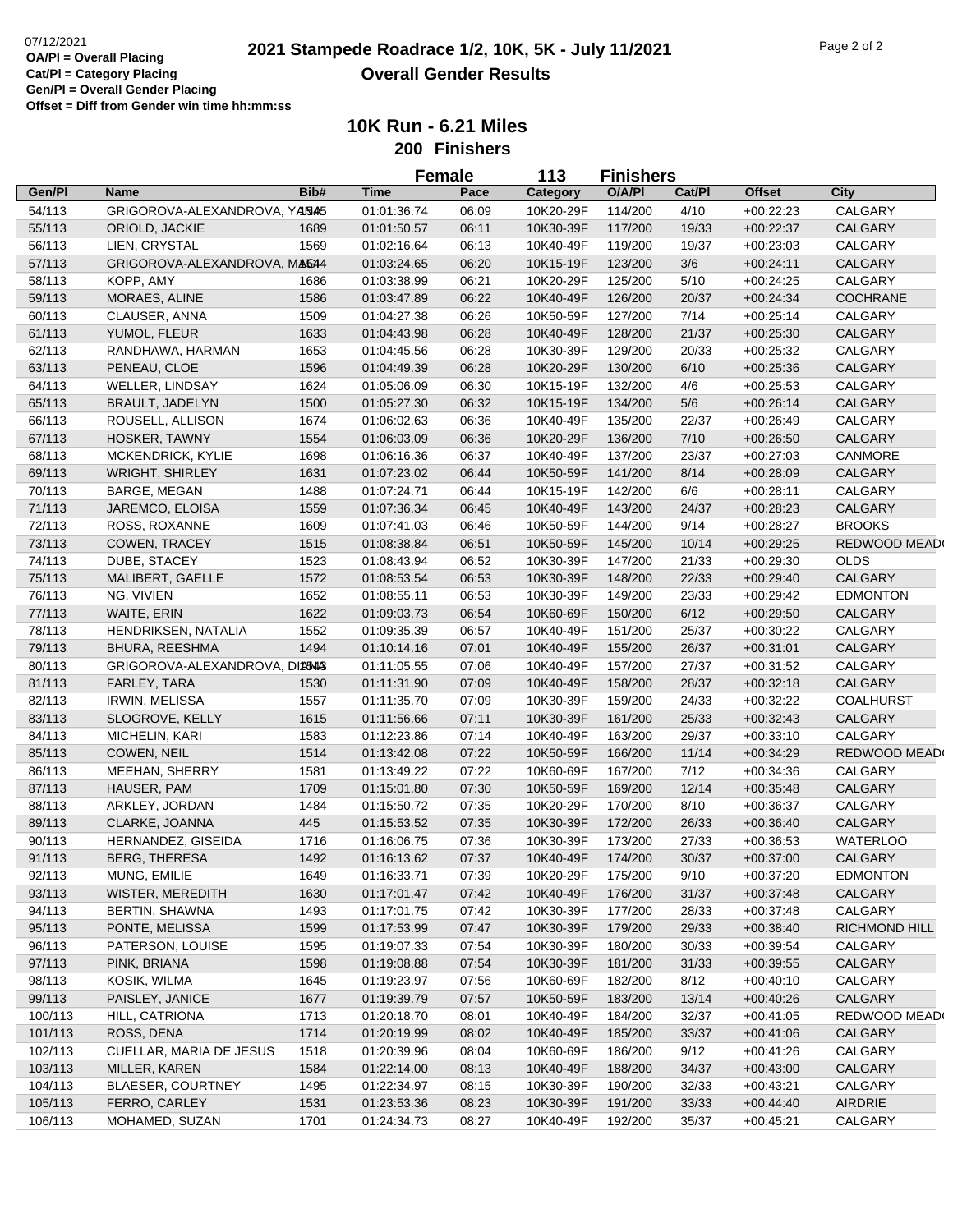|         |                       |      | <b>Female</b> |       | 113       | <b>Finishers</b> |        |               |                |
|---------|-----------------------|------|---------------|-------|-----------|------------------|--------|---------------|----------------|
| Gen/Pl  | <b>Name</b>           | Bib# | Time          | Pace  | Category  | O/A/PI           | Cat/PI | <b>Offset</b> | City           |
| 107/113 | EVANS, KIRSTEN        | 1528 | 01:25:56.00   | 08:35 | 10K20-29F | 193/200          | 10/10  | $+00.46.42$   | CALGARY        |
| 108/113 | CAMPBELL, PIA         | 1662 | 01:25:56.30   | 08:35 | 10K40-49F | 194/200          | 36/37  | $+00.46.43$   | <b>CALGARY</b> |
| 109/113 | FREDERIKSEN, DEBRA    | 1533 | 01:25:58.03   | 08:35 | 10K60-69F | 196/200          | 10/12  | $+00.46.44$   | CALGARY        |
| 110/113 | <b>WILSON, KAREN</b>  | 1629 | 01:25:58.58   | 08:35 | 10K60-69F | 197/200          | 11/12  | $+00.46.45$   | <b>CALGARY</b> |
| 111/113 | <b>SCHAFF, LESLIE</b> | 1612 | 01:27:24.24   | 08:44 | 10K40-49F | 198/200          | 37/37  | $+00:48:11$   | <b>AIRDRIE</b> |
| 112/113 | ADAMS, FATIN          | 1482 | 01:29:49.73   | 08:58 | 10K50-59F | 199/200          | 14/14  | $+00.50.36$   | <b>CALGARY</b> |
| 113/113 | PACKHAM, JOANNE       | 1594 | 01:30:49.47   | 09:04 | 10K60-69F | 200/200          | 12/12  | $+00.51.36$   | RED DEER       |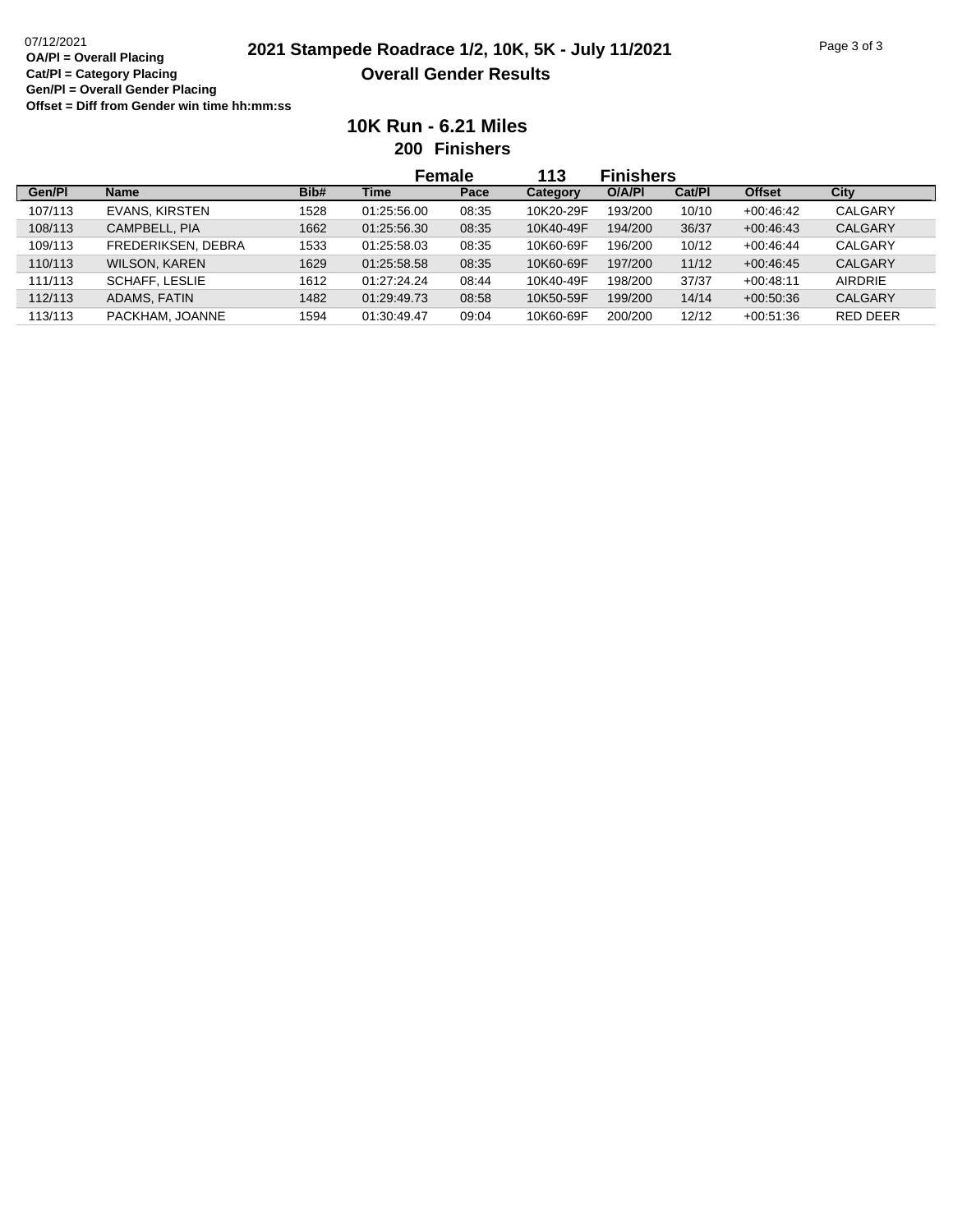|                |                                |              | <b>Male</b>                |                | 87<br><b>Finishers</b> |                  |              |                            |                       |
|----------------|--------------------------------|--------------|----------------------------|----------------|------------------------|------------------|--------------|----------------------------|-----------------------|
| Gen/Pl         | <b>Name</b>                    | Bib#         | Time                       | Pace           | Category               | O/A/PI           | Cat/Pl       | <b>Offset</b>              | City                  |
| 1/87           | HILL, SCOTT                    | 1666         | 00:33:13.82                | 03:19          | 10K20-29M              | 1/200            | 1/10         | $+00:00:00$                | <b>HARVIE HEIGHTS</b> |
| 2/87           | JUSTINEN, ROMAN                | 1684         | 00:33:20.21                | 03:20          | 10K20-29M              | 2/200            | 2/10         | $+00:00:06$                | <b>CALGARY</b>        |
| 3/87           | PENNY, BLAINE                  | 1690         | 00:34:08.24                | 03:24          | 10K40-49M              | 3/200            | 1/20         | $+00:00:54$                | CALGARY               |
| 4/87           | WOOLSTENCROFT, FRANK           | 1705         | 00:35:32.19                | 03:33          | 10K40-49M              | 4/200            | 2/20         | $+00:02:18$                | CALGARY               |
| 5/87           | PEARSON, RUSSELL               | 1672         | 00:36:53.20                | 03:41          | 10K15-19M              | 5/200            | 1/3          | $+00:03:39$                | CALGARY               |
| 6/87           | ROBB, JAIME                    | 1604         | 00:37:15.16                | 03:43          | 10K30-39M              | 6/200            | 1/21         | $+00:04:01$                | CALGARY               |
| 7/87           | <b>INGLIS, LORIN</b>           | 1683         | 00:38:19.23                | 03:49          | 10K40-49M              | 7/200            | 3/20         | $+00:05:05$                | CALGARY               |
| 8/87           | SHUTTLEWORTH, WAYNE            | 1657         | 00:38:22.66                | 03:50          | 10K60-69M              | 8/200            | 1/12         | $+00.05.08$                | ROCKY VIEW COL        |
| 9/87           | SWIFT, CHRIS                   | 1620         | 00:38:56.59                | 03:53          | 10K30-39M              | 9/200            | 2/21         | $+00:05:42$                | CASTLEGAR             |
| 10/87          | ROTH, JONATHAN                 | 1611         | 00:39:00.65                | 03:54          | 10K30-39M              | 10/200           | 3/21         | $+00.05.46$                | <b>COCHRANE</b>       |
| 11/87          | TABELEV, OLEG                  | 1660         | 00:40:55.79                | 04:05          | 10K50-59M              | 14/200           | 1/14         | $+00.07:41$                | CALGARY               |
| 12/87          | PRATT, TYLER                   | 1600         | 00:41:00.64                | 04:06          | 10K20-29M              | 15/200           | 3/10         | $+00:07:46$                | CALGARY               |
| 13/87          | BICKLEY, ED                    | 1636         | 00:41:28.35                | 04:08          | 10K60-69M              | 16/200           | 2/12         | $+00:08:14$                | CALGARY               |
| 14/87          | REID, JEREMY                   | 1719         | 00:41:34.52                | 04:09          | 10K40-49M              | 17/200           | 4/20         | $+00:08:20$                | CALGARY               |
| 15/87          | LOBERG, KIRK                   | 1570         | 00:42:28.89                | 04:14          | 10K40-49M              | 18/200           | 5/20         | $+00:09:15$                | CALGARY               |
| 16/87          | HOWARD, COLE                   | 1642         | 00:42:38.65                | 04:15          | 10K20-29M              | 20/200           | 4/10         |                            | CALGARY               |
| 17/87          | WHITE-GLORIA, CHRIS            | 1626         | 00:42:49.28                | 04:16          | 10K20-29M              | 21/200           | 5/10         | $+00:09:24$<br>$+00:09:35$ | CALGARY               |
|                |                                |              |                            |                |                        |                  |              |                            | <b>CALGARY</b>        |
| 18/87<br>19/87 | ULLYOTT, BRETT<br>GRAY, NEIL   | 1621<br>1541 | 00:43:10.41<br>00:43:48.10 | 04:19<br>04:22 | 10K30-39M<br>10K50-59M | 22/200<br>24/200 | 4/21<br>2/14 | $+00:09:56$<br>$+00.10.34$ | CALGARY               |
|                |                                |              |                            |                |                        |                  |              |                            |                       |
| 20/87          | SPITZNAGEL, MICHAEL            | 1679         | 00:43:52.88                | 04:23          | 10K30-39M              | 25/200           | 5/21         | $+00:10:39$                | <b>CALGARY</b>        |
| 21/87          | <b>BUSTIN, ROB</b>             | 1661         | 00:44:43.74                | 04:28          | 10K40-49M              | 26/200           | 6/20         | $+00:11:29$                | <b>OKOTOKS</b>        |
| 22/87          | NG, CORY                       | 1651         | 00:44:53.17                | 04:29          | 10K30-39M              | 27/200           | 6/21         | $+00:11:39$                | <b>EDMONTON</b>       |
| 23/87          | KEEFE, DEAN                    | 1562         | 00:45:36.11                | 04:33          | 10K50-59M              | 29/200           | 3/14         | $+00:12:22$                | LA CRETE              |
| 24/87          | <b>GUAN, RAYMOND</b>           | 1547         | 00:45:49.95                | 04:35          | 10K20-29M              | 31/200           | 6/10         | $+00:12:36$                | CALGARY               |
| 25/87          | LAVOIE-PIERZCHALA, ELIJAH      | 1566         | 00:45:54.24                | 04:35          | 10K15-19M              | 32/200           | 2/3          | $+00:12:40$                | <b>MEDICINE HAT</b>   |
| 26/87          | DURUSSEL, RYAN                 | 1524         | 00:46:04.86                | 04:36          | 10K40-49M              | 33/200           | 7/20         | $+00:12:51$                | CALGARY               |
| 27/87          | ROTH, JAMIE                    | 1718         | 00:46:34.14                | 04:39          | 10K60-69M              | 34/200           | 3/12         | $+00:13:20$                | <b>COCHRANE</b>       |
| 28/87          | RODRIGUEZ, HECTOR CAMILO 1678  |              | 00:46:46.13                | 04:40          | 10K30-39M              | 36/200           | 7/21         | $+00:13:32$                | CALGARY               |
| 29/87          | LOWTHER, ROBERT                | 1668         | 00:46:56.49                | 04:41          | 10K30-39M              | 38/200           | 8/21         | $+00:13:42$                | CALGARY               |
| 30/87          | PIERZCHALA, MARK               | 1597         | 00:47:14.47                | 04:43          | 10K40-49M              | 39/200           | 8/20         | $+00:14:00$                | <b>MEDICINE HAT</b>   |
| 31/87          | KEMP, DEREK                    | 1643         | 00:48:05.83                | 04:48          | 10K30-39M              | 41/200           | 9/21         | $+00:14:52$                | CALGARY               |
| 32/87          | NAGLE, ADRIAN                  | 1650         | 00:48:15.68                | 04:49          | 10K30-39M              | 42/200           | 10/21        | $+00:15:01$                | CALGARY               |
| 33/87          | LIM, SU-CHONG                  | 1696         | 00:48:20.73                | 04:50          | 10K70-79M              | 43/200           | 1/4          | $+00:15:06$                | CALGARY               |
| 34/87          | HERNANDEZ, EDUARDO             | 1665         | 00:49:55.04                | 04:59          | 10K40-49M              | 46/200           | 9/20         | $+00:16:41$                | <b>CALGARY</b>        |
| 35/87          | ROBINSON, MARK                 | 1704         | 00:49:56.66                | 04:59          | 10K50-59M              | 47/200           | 4/14         | $+00:16:42$                | CALGARY               |
| 36/87          | <b>BRAND, MICHAEL</b>          | 1499         | 00:50:05.08                | 05:00          | 10K30-39M              | 48/200           | 11/21        | $+00:16:51$                | <b>AIRDRIE</b>        |
| 37/87          | STAPLES, BLAIR                 | 1617         | 00:50:38.60                | 05:03          | 10K60-69M              | 51/200           | 4/12         | $+00:17:24$                | CALGARY               |
| 38/87          | BALDWIN, DAVID                 | 1487         | 00:50:41.08                | 05:04          | 10K50-59M              | 53/200           | $5/14$       | $+00:17:27$                | CALGARY               |
| 39/87          | MAGANA, MARCO                  | 1707         | 00:51:49.47                | 05:10          | 10K40-49M              | 58/200           | 10/20        | $+00:18:35$                | CALGARY               |
| 40/87          | YOUNG, DAVID                   | 1675         | 00:53:29.59                | 05:20          | 10K50-59M              | 63/200           | 6/14         | $+00:20:15$                | AIRDRIE               |
| 41/87          | CAMERON, DREW                  | 1505         | 00:54:28.82                | 05:26          | 10K20-29M              | 66/200           | 7/10         | $+00:21:14$                | CALGARY               |
| 42/87          | CALMAO BAPTISTA, MITCHELL 1504 |              | 00:54:35.82                | 05:27          | 10K30-39M              | 67/200           | 12/21        | $+00:21:21$                | CALGARY               |
| 43/87          | WIEBE, WARREN                  | 1627         | 00:55:09.20                | 05:30          | 10K60-69M              | 73/200           | 5/12         | $+00:21:55$                | CALGARY               |
| 44/87          | EVANS, MATTHEW                 | 1712         | 00:55:20.14                | 05:32          | 10K30-39M              | 74/200           | 13/21        | $+00:22:06$                | CALGARY               |
| 45/87          | ARYCHUK, JACK                  | 1486         | 00:55:54.80                | 05:35          | 10K20-29M              | 75/200           | 8/10         | $+00:22:40$                | CALGARY               |
| 46/87          | CHOI, DAVE                     | 1694         | 00:56:18.28                | 05:37          | 10K40-49M              | 78/200           | 11/20        | $+00:23:04$                | CALGARY               |
| 47/87          | HARRIS, ALEX                   | 1550         | 00:56:28.42                | 05:38          | 10K40-49M              | 81/200           | 12/20        | $+00:23:14$                | CALGARY               |
| 48/87          | COLEMAN, MICHAEL               | 1638         | 00:57:05.50                | 05:42          | 10K50-59M              | 85/200           | 7/14         | $+00:23:51$                | CALGARY               |
| 49/87          | RODRIGUEZ, FIL                 | 1605         | 00:57:15.44                | 05:43          | 10K40-49M              | 87/200           | 13/20        | $+00:24:01$                | CALGARY               |
| 50/87          | PROWSE, KADEN                  | 1703         | 00:57:24.03                | 05:44          | 10K20-29M              | 88/200           | 9/10         | $+00:24:10$                | CALGARY               |
| 51/87          | DRIEDGER, HENRY                | 1520         | 00:57:30.54                | 05:45          | 10K70-79M              | 89/200           | 2/4          | $+00:24:16$                | CALGARY               |
| 52/87          | GIBORSKI, JASON                | 1535         | 00:58:39.26                | 05:51          | 10K40-49M              | 91/200           | 14/20        | $+00:25:25$                | CALGARY               |
| 53/87          | O'NEILL, KELLY                 | 1702         | 00:58:50.35                | 05:53          | 10K30-39M              | 96/200           | 14/21        | $+00:25:36$                | CALGARY               |
|                |                                |              |                            |                |                        |                  |              |                            |                       |